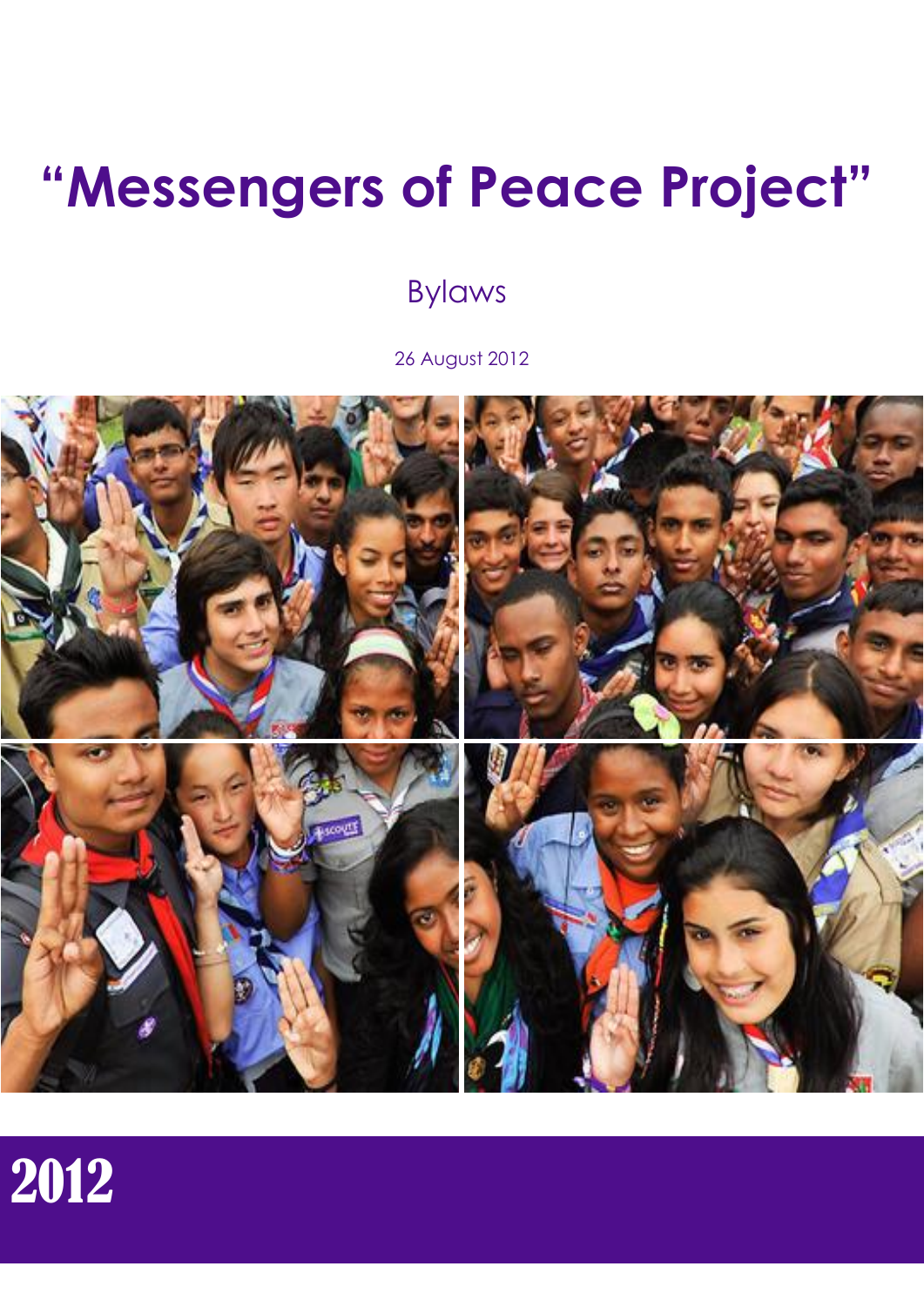**Presented By**

### **Al Aghar Group**



**Messengers of Peace** 



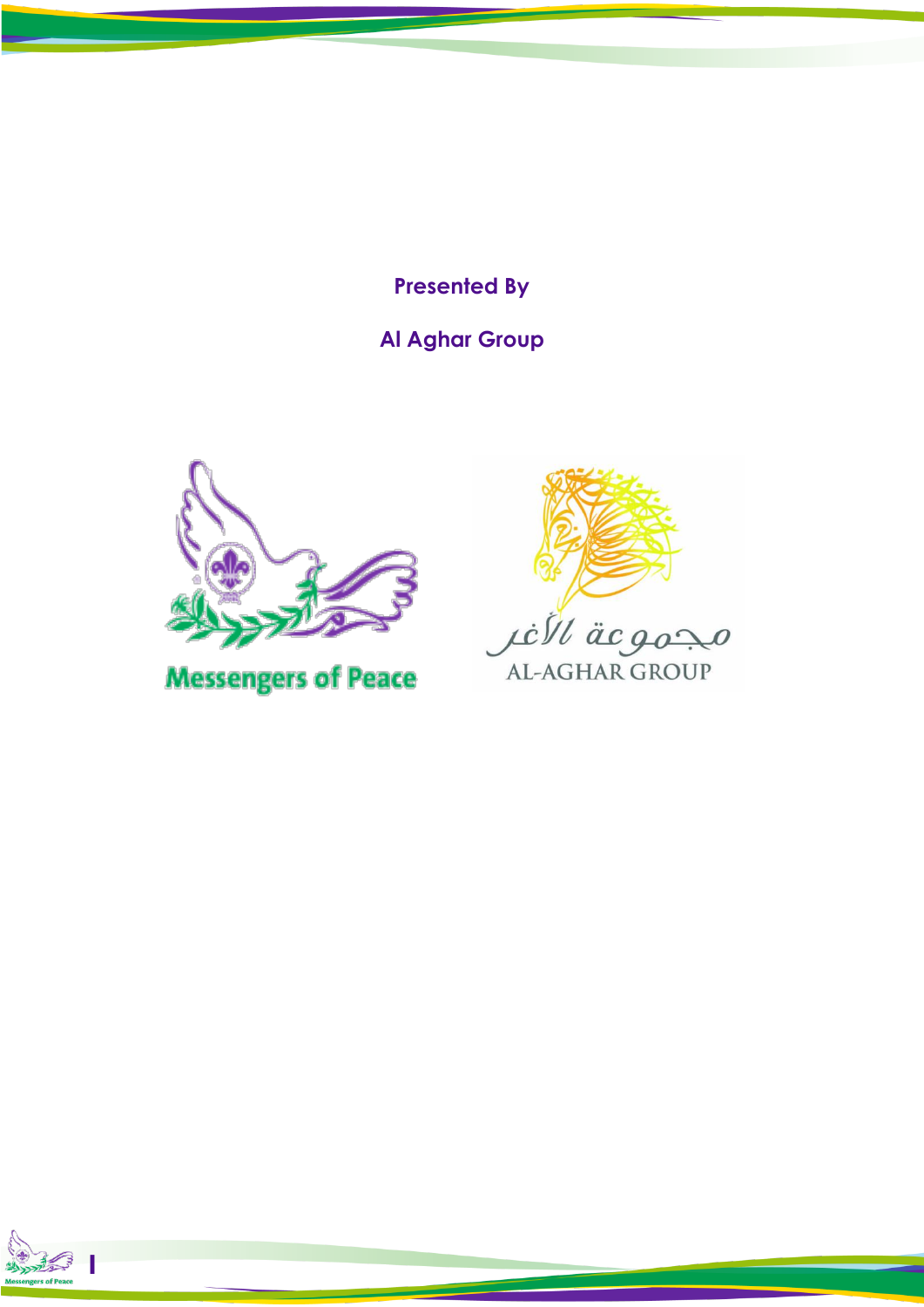#### **Index**

#### **PREAMBLE**

#### **Chapter1: Messengers of Peace**

**Article1: Identification Article strategy** 

#### **Chapter 2: Board of trustees**

**Article 1 Identification Article 2 Function of the Board of Trustees Article 3 Meetings Article 4 Governance**

#### **Chapter 3:Executive committee**

**Article 1 Identification Article 2 Function of the Board of Trustees Article 3 Meetings Article 4 Governance**

#### **Chapter 4:Supporting Committee**

**Article 1 Finance committee Article 2 Nominations Committee Article 3 Standing Committee Article 4 programs Committee Article 5 Marketing Committee**

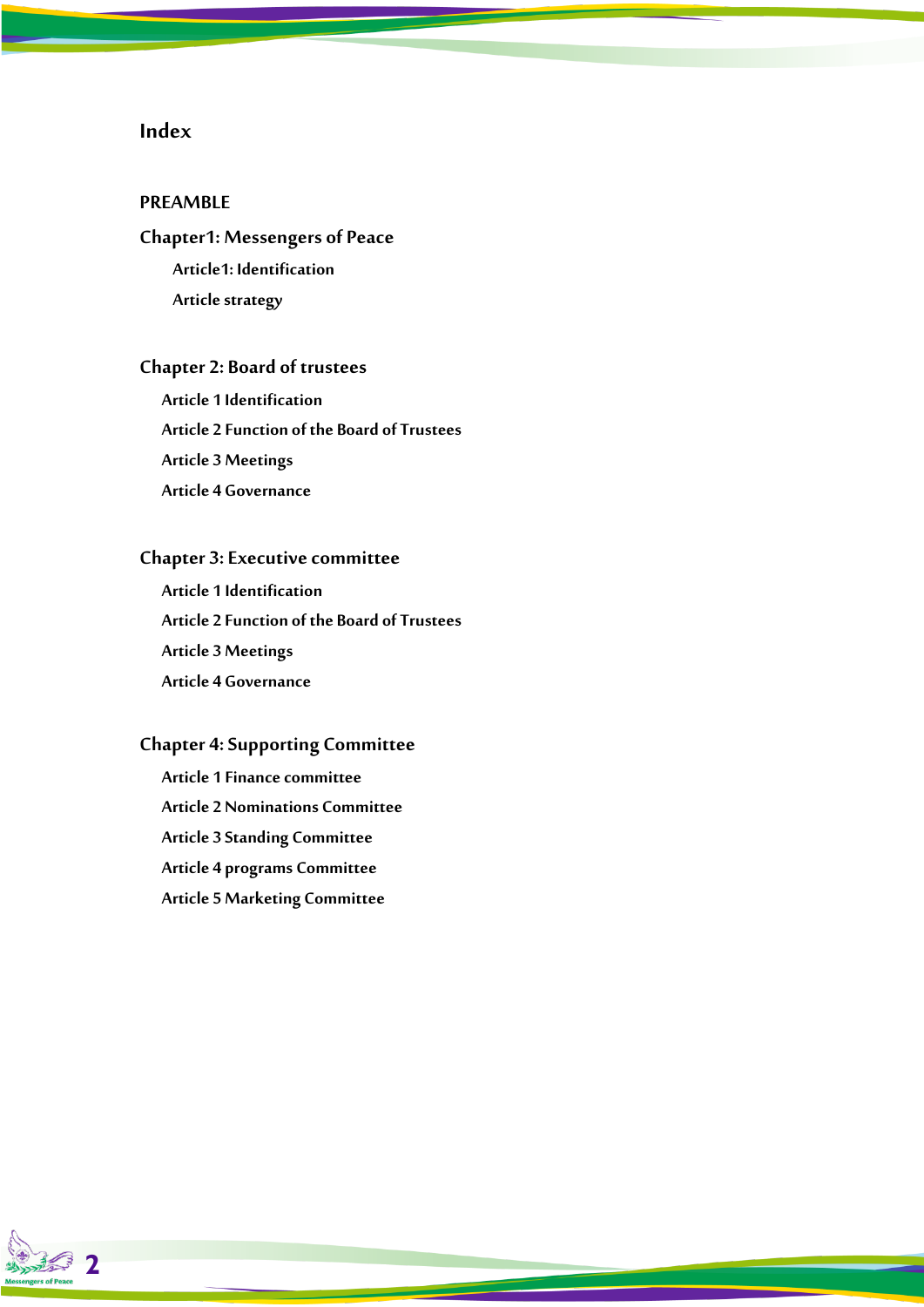

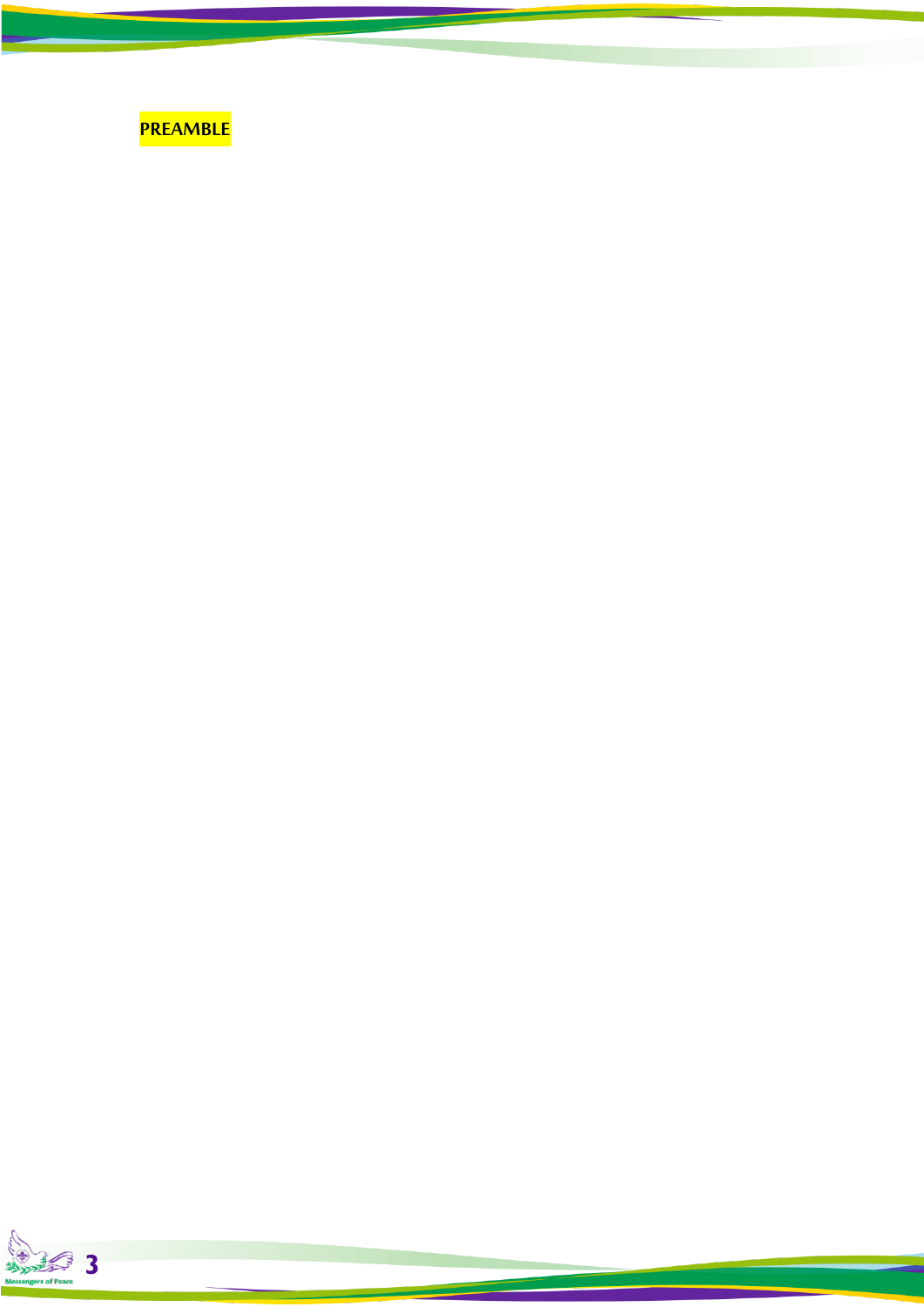## **CHAPTER I**

# **The Messengers of Peace**

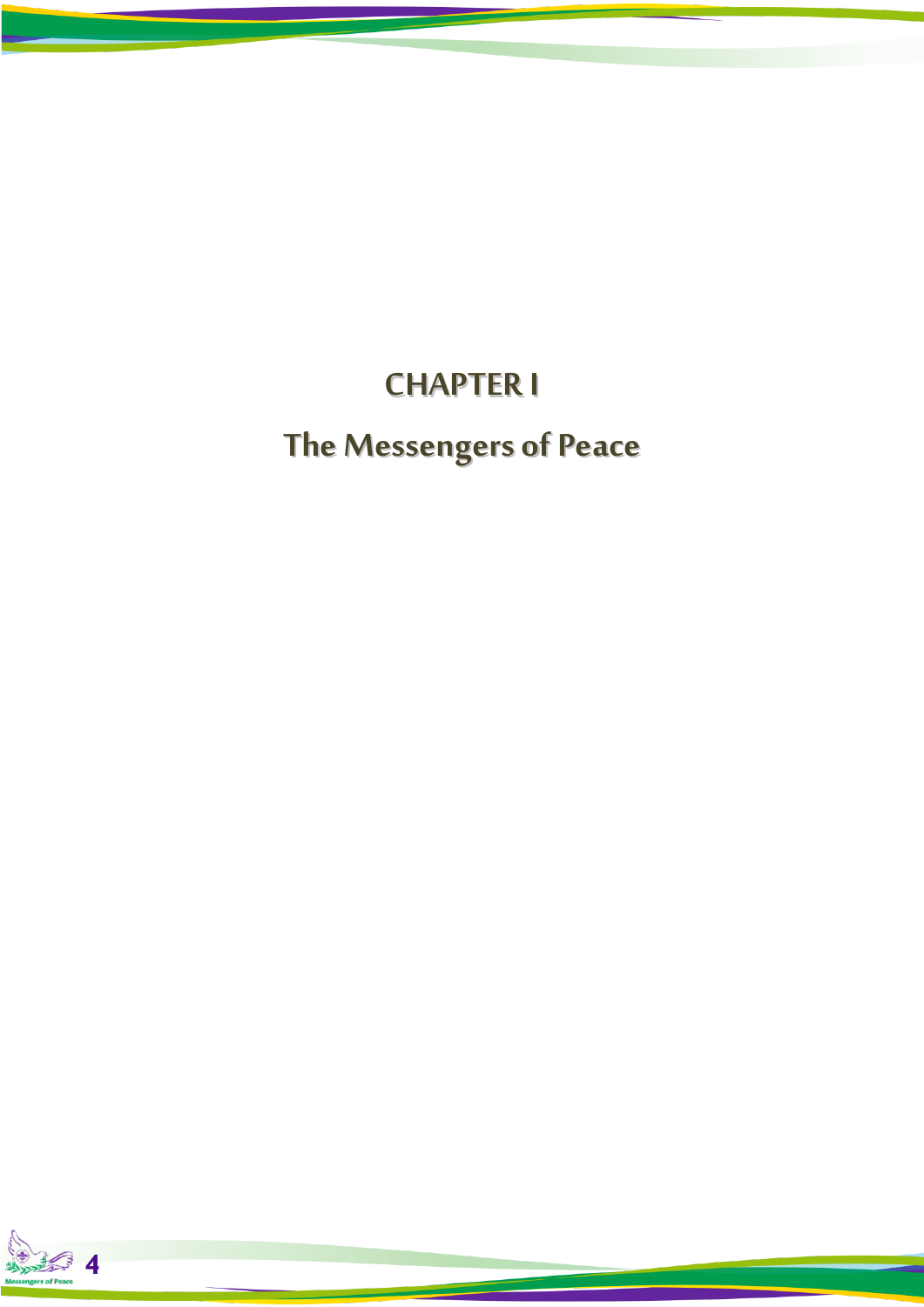#### **ARTICLE I**

|                   | <b>Section</b> $1^{\perp}$ This organization is the Board of Trustees of the Messengers s of peace |
|-------------------|----------------------------------------------------------------------------------------------------|
| <b>Name</b>       | program                                                                                            |
|                   | established by King Abdullah bin Abdulaziz the Custodian of the Two                                |
|                   | Holly Mosques and H.M. King Carl XVI Gustaf of Sweden                                              |
|                   | <b>Section</b> 2. The messengers of peace is an international program with a vision to             |
| <b>Definition</b> | spread peace around the world through scouts                                                       |
| <b>Section 3</b>  | ! The purpose of Massagers of Peace is to contribute to the development !                          |
| <b>Purpose</b>    | of young people in achieving their request and support scouts around                               |
|                   | the world to work as messengers of peace                                                           |
| <b>Section 4</b>  | ! Riyadh , Saudi Arabia                                                                            |
| <b>Office</b>     |                                                                                                    |
| location          |                                                                                                    |

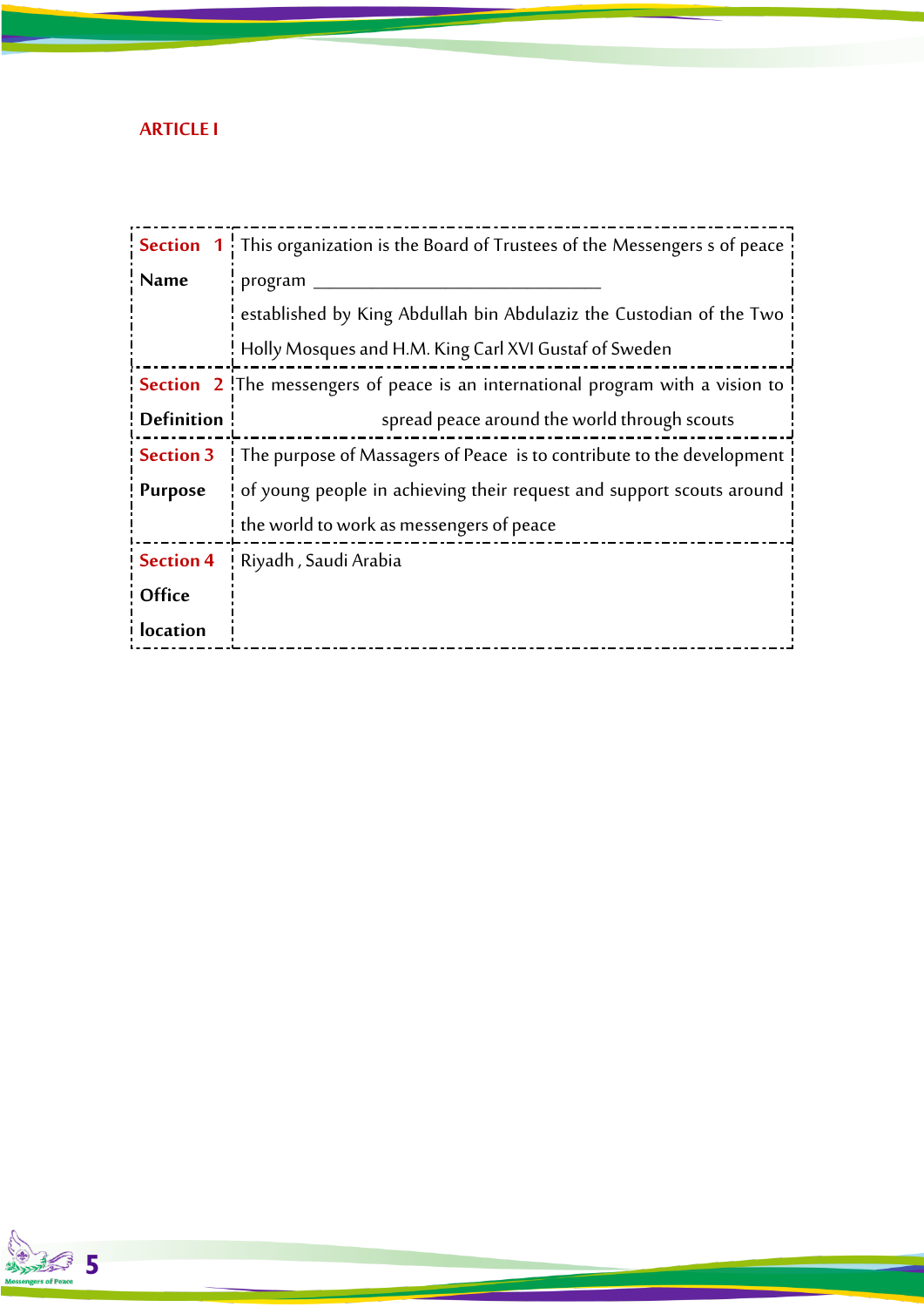#### **ARTICLE II**

| Section1      | To have 20 million of the world's 31 million Scouts working as                      |
|---------------|-------------------------------------------------------------------------------------|
| <b>Vision</b> | Messengers of Peace by 2020                                                         |
|               | (To be revised)                                                                     |
|               | <b>Section 2</b> Train Scouts the world to embrace the culture of dialogue and thus |
| Goals         | make work in the area of peace more skilled and effective                           |
|               |                                                                                     |
|               | To support local and national peace projects throughout the world, and              |
|               | strengthen local scout structures in order to multiply their effect from            |
|               | small local initiative to have a greater impact                                     |
|               |                                                                                     |
|               | To support young victims of conflict through dialogue, to prevent a re-             |
|               | occurrence of these conflicts in the future generation.                             |
|               |                                                                                     |
|               | To communicate the message of dialogue to a broader community                       |
|               | globally                                                                            |
|               | <b>Section 3</b> Scouts values                                                      |
| Core          |                                                                                     |
| Values        |                                                                                     |

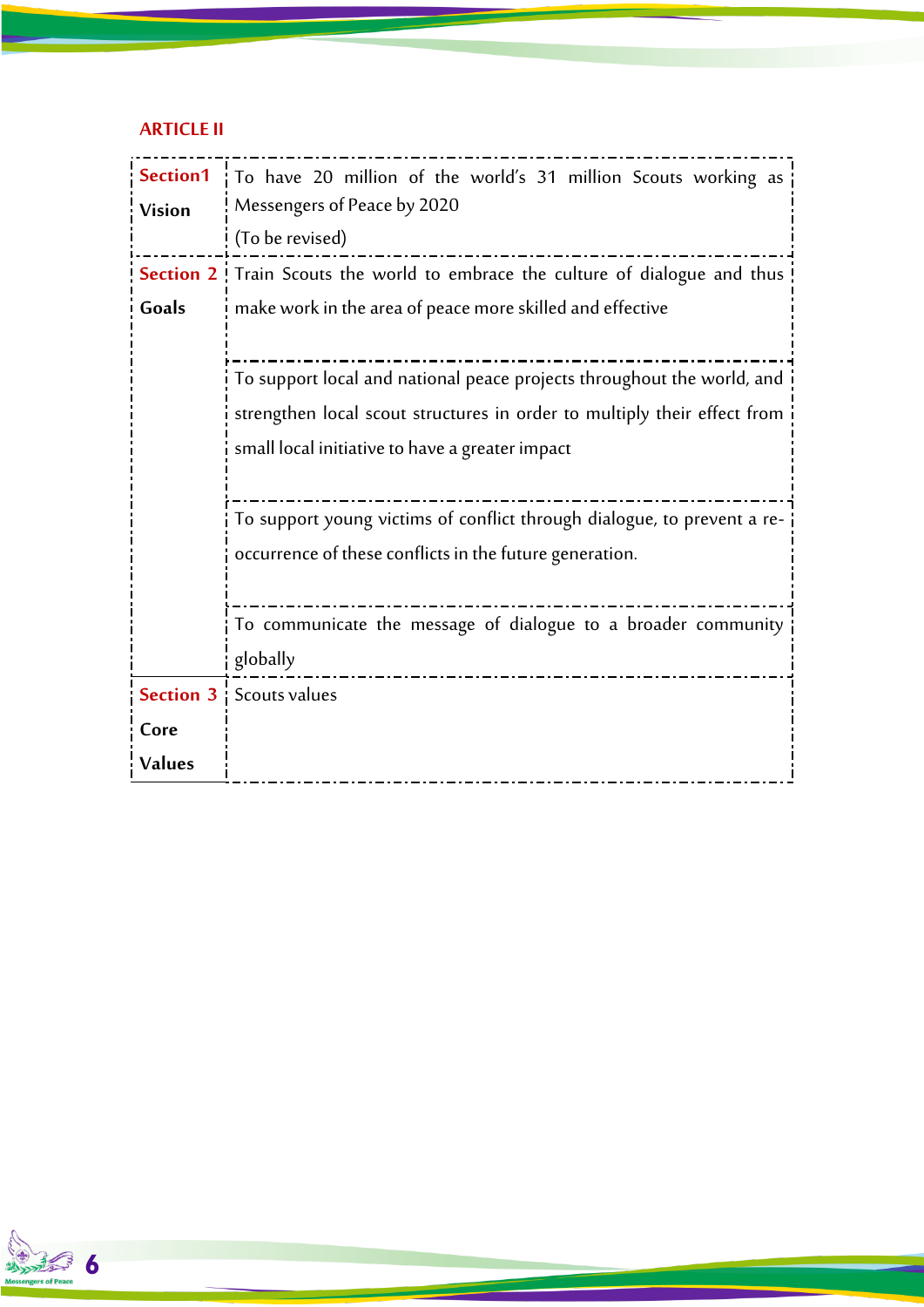**CHAPTER 2 Board of Trustees**

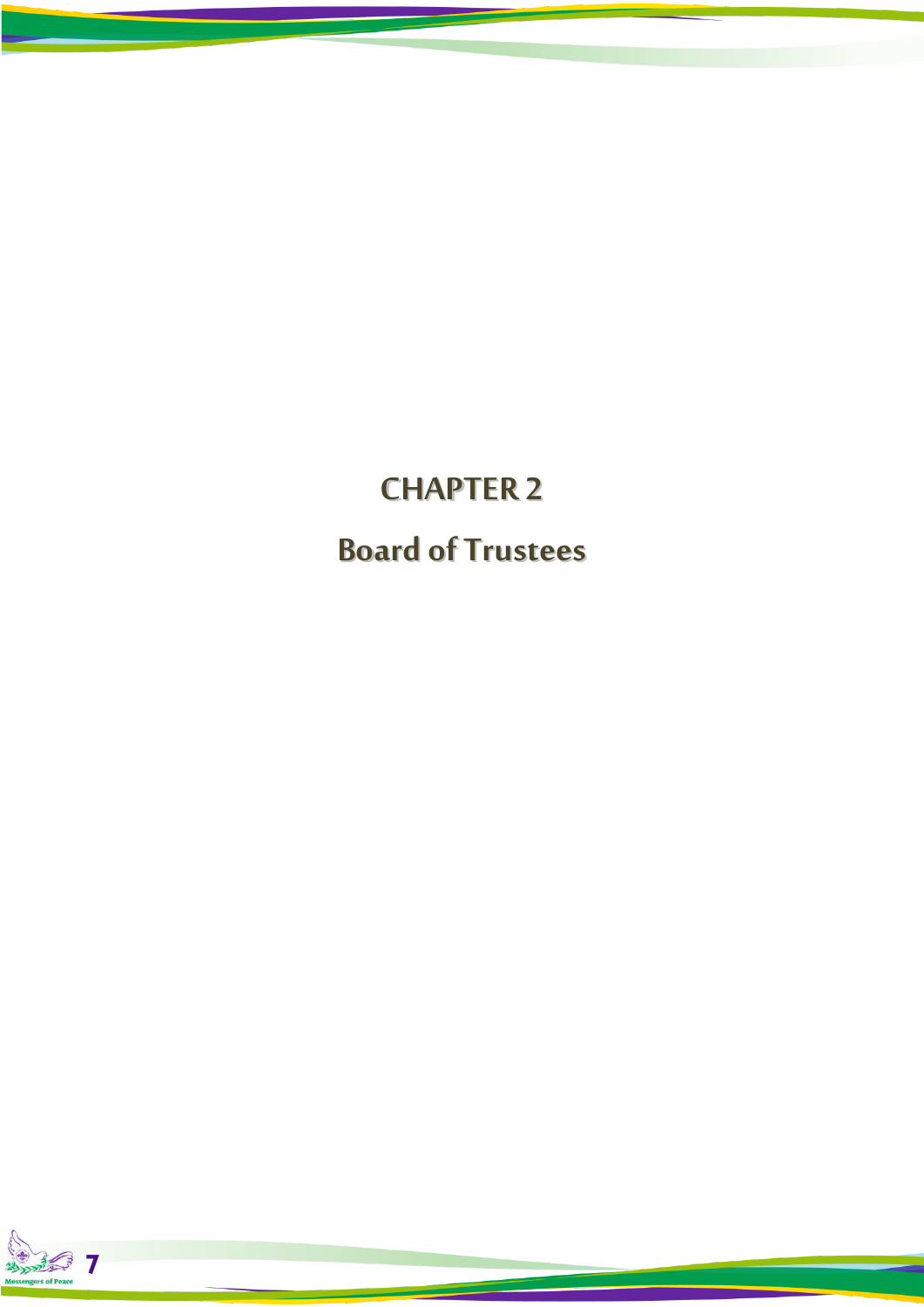### **Article 1**

### **Identification (Board of Trustees)**

| <b>Section 1</b>                            | The name of the Advisory Body shall be the Messengers of Peace Board                                                                                                                                                                                                                                                                                                                                                                                                                                                                                                                                                                                                                                                                                                                                                                                                                |
|---------------------------------------------|-------------------------------------------------------------------------------------------------------------------------------------------------------------------------------------------------------------------------------------------------------------------------------------------------------------------------------------------------------------------------------------------------------------------------------------------------------------------------------------------------------------------------------------------------------------------------------------------------------------------------------------------------------------------------------------------------------------------------------------------------------------------------------------------------------------------------------------------------------------------------------------|
| <b>Name</b>                                 | Of trustees, hereinafter referred to as the "Board Of trustees" BOT or the                                                                                                                                                                                                                                                                                                                                                                                                                                                                                                                                                                                                                                                                                                                                                                                                          |
|                                             | <b>Boards</b>                                                                                                                                                                                                                                                                                                                                                                                                                                                                                                                                                                                                                                                                                                                                                                                                                                                                       |
| <b>Section 2</b>                            | The Board of Trustees of the Messengers of peace is the governing body, with                                                                                                                                                                                                                                                                                                                                                                                                                                                                                                                                                                                                                                                                                                                                                                                                        |
| <b>Purpose</b>                              | all powers of governing and of overseeing the management and affairs.                                                                                                                                                                                                                                                                                                                                                                                                                                                                                                                                                                                                                                                                                                                                                                                                               |
| <b>Section 3</b><br>Composition<br>of Board | The Board shall consist of twenty members, fifteen of whom shall be<br>appointed by the Chairman HH Prince Faisal bin Abdullah and with the<br>advice and consent of the King of Sweden.<br>Five members will be appointed by the king of Sweden.<br>The President of Saudi Scouting and the Secretary General of WOSM,<br>together with the CEO of the World Scout Foundation will be ex-officio<br>member s of the Board.<br>One member of the Board shall be designated by the Custodians of the<br>two holy mosques to be the Chairman.<br>Vacancies in the membership of the Board shall be filled for the<br>unexpired term in the same manner as original appointments.<br>The Board shall consist of the appointed member and ex officio officers of<br>the program.<br>Two members of board will head the Nominations committee as<br>chairperson of and vice chairperson. |
| <b>Section 4</b>                            | Members of the Board will be invited to join by the Chairman, following<br>consultation with the co-Patrons of the Initiative.                                                                                                                                                                                                                                                                                                                                                                                                                                                                                                                                                                                                                                                                                                                                                      |
| Appointment<br>and                          | First term Membership will be by invitation from the Chairman of the<br>board and the King of Sweden                                                                                                                                                                                                                                                                                                                                                                                                                                                                                                                                                                                                                                                                                                                                                                                |

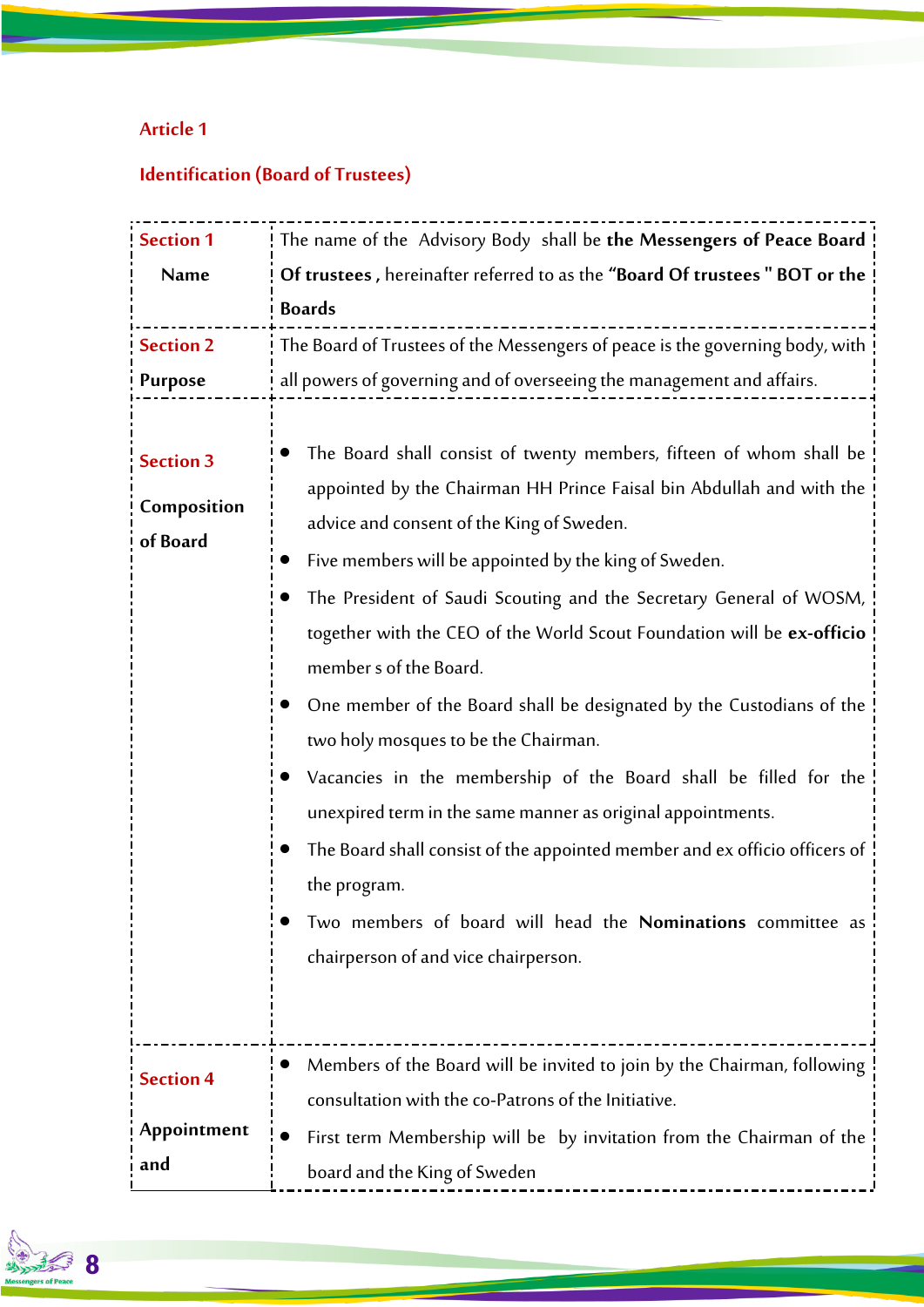| Membership<br>of the BOT | A further 5 members will be chosen by HM King of Sweden following<br>$\bullet$<br>the same criteria.                                                                                                                                                                                                                                                                                                                                                                                                                                                                                                                                                                                                                                                     |
|--------------------------|----------------------------------------------------------------------------------------------------------------------------------------------------------------------------------------------------------------------------------------------------------------------------------------------------------------------------------------------------------------------------------------------------------------------------------------------------------------------------------------------------------------------------------------------------------------------------------------------------------------------------------------------------------------------------------------------------------------------------------------------------------|
|                          | BOT Members will be asked to join the board based on the following                                                                                                                                                                                                                                                                                                                                                                                                                                                                                                                                                                                                                                                                                       |
|                          | 1. Proven leadership ability.<br>2. Previous experience serving on boards (either for-profit or<br>nonprofit).<br>Diversity, including but not limited to gender, ethnicity, race, age,<br>3.<br>disabilities and geography.<br>4. Experience with large and complex organizations;<br>5. Current or prior chief executive officer, chief operating officer, or chief<br>financial officer level experience (either for-profit or nonprofit).<br>6. Knowledge and experience regarding nonprofit and volunteer<br>organizations.<br>7. Specific skills such as, international, information technology, diversity<br>awareness, governmental affairs, public relations, marketing,<br>medical, biomedical,<br>development, disaster relief,<br>leadership |
|                          | regulated industries and pharmaceutical.<br>8. Community experience and knowledge of local or international<br>Initiatives<br>For their potential influence on the initiative                                                                                                                                                                                                                                                                                                                                                                                                                                                                                                                                                                            |
|                          | 1. One chairperson (appointed by the custodian of the two holy<br>mosque)<br>2. One vice chairperson (appointed by the chair person and with                                                                                                                                                                                                                                                                                                                                                                                                                                                                                                                                                                                                             |
|                          | approval of BOT members)<br>The Secretary General of Saudi Scouting<br>3.<br>The Secretary General of WOSM<br>4.                                                                                                                                                                                                                                                                                                                                                                                                                                                                                                                                                                                                                                         |
|                          | The CEO of the World Scout Foundation<br>5.<br>One international Figure with experience of running and managing<br>6.<br>international invitees will act as the head of the executive committee                                                                                                                                                                                                                                                                                                                                                                                                                                                                                                                                                          |

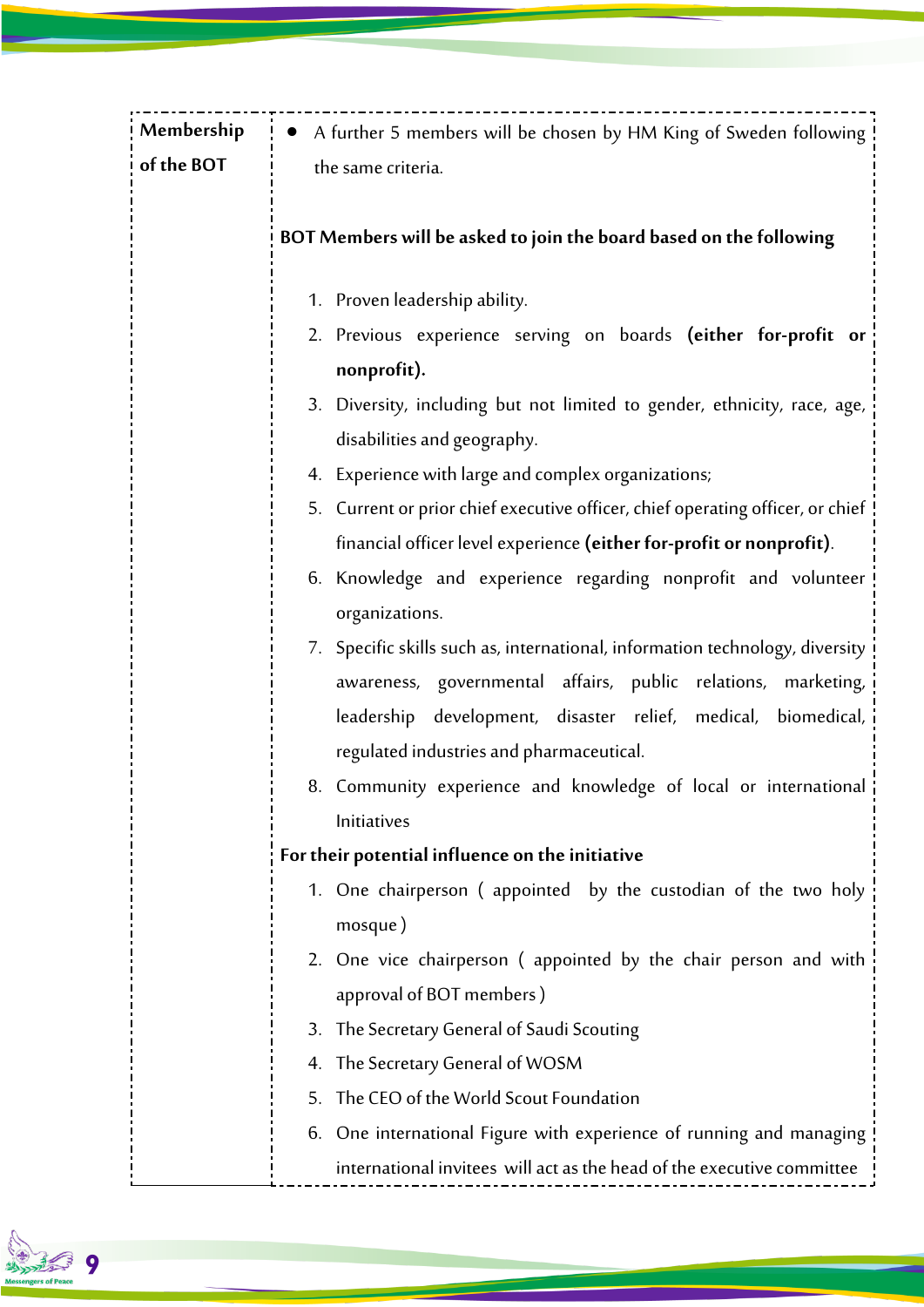|           | 7. One international Figure in Business will act ahead of the programs     |
|-----------|----------------------------------------------------------------------------|
|           | committee                                                                  |
|           | 8. One international Figure in Business will act as a head of the standing |
|           | committee                                                                  |
|           | 9. One international Figure in Business                                    |
|           | 10. One international Figure in Business                                   |
|           | 11. One International NGO Consultant (University professor)                |
|           | 12. One figure from the Young Global Leaders                               |
|           | 13. secretary general of the Arab Scouts Foundation                        |
|           | 14. One international Figure in Marketing will act as head of the          |
|           | communication Committee                                                    |
|           | 15. One international Scout youth (male)                                   |
|           | 16. One international scout youth (Female)                                 |
|           | 17. One financial expert (head of Finical committee)                       |
|           | 18. One financial Experts                                                  |
|           | 19. One                                                                    |
|           |                                                                            |
|           | All sub Committees' head should be member in the Executive                 |
|           | committee                                                                  |
|           |                                                                            |
|           | When a vacancy occurs on the Board, such vacancy shall be filled by        |
| Vacancies | appointment of the chair person (Prince Faisal Bin Abdullah) until the     |
|           | next term, with advice of the board and the approval of the Board.         |
|           | Any vacancies arising in the membership of the BOT for any reason          |
|           | other than the expiration of the regular term for which members were       |
|           | appointed shall be filled by appointment from the Chairperson,             |
|           | subject to approval by the majority of the remaining members of the        |
|           | BOT and shall be thereafter effective until the expiration of the          |
|           | regular terms.                                                             |
|           | The chairman will have the power to remove any member of BOT               |

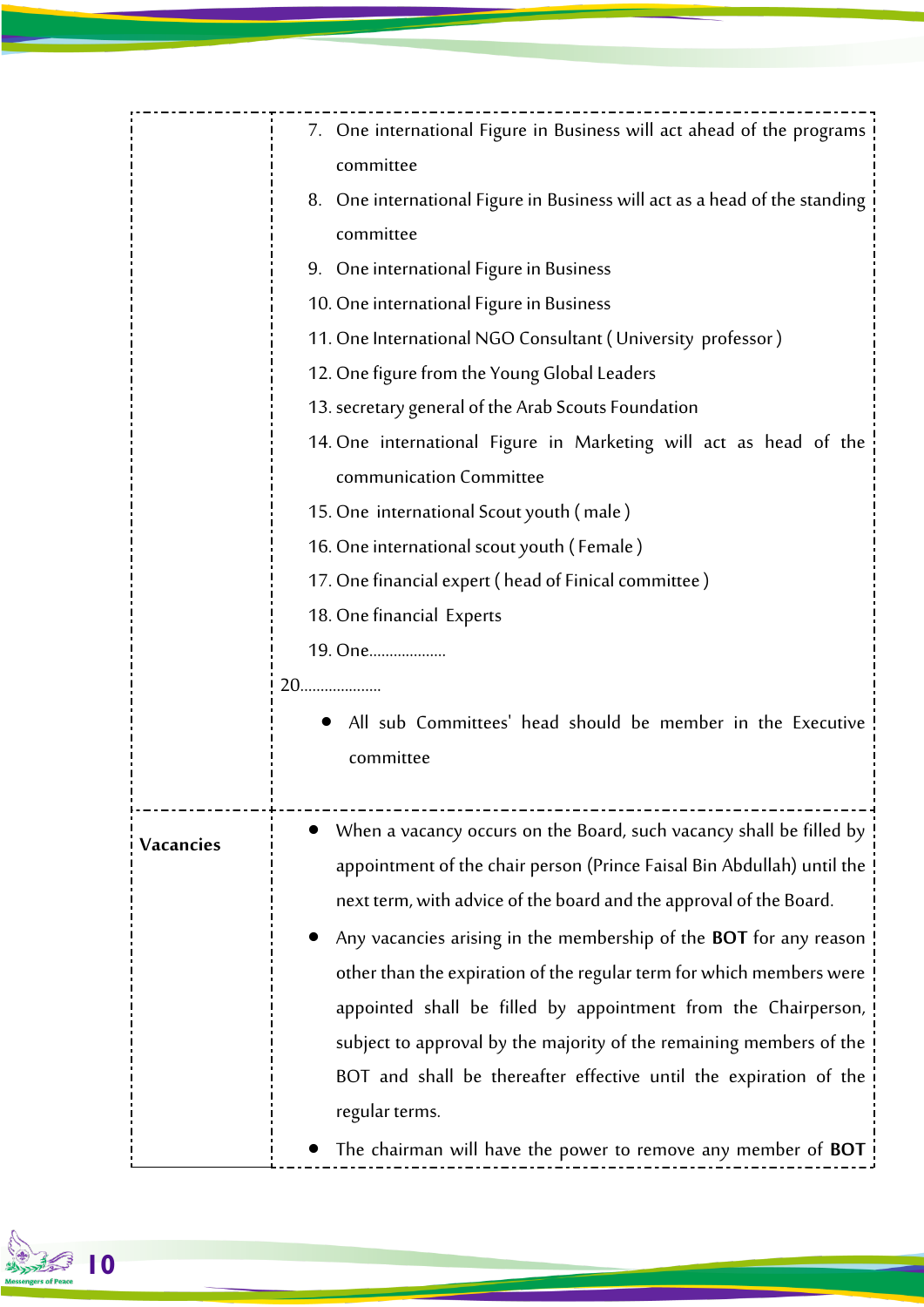|                                                         | before the expiration of his/ her term for cause only, after notice and<br>hearing, the removal shall become effective only when approved in<br>writing by a majority of the total number of the BOT, but the<br>members removed or his or her successor shall have no right to vote<br>on question or removal.                                                                                                                                                                                                                                                                                                                                                                                                                                                                                                                                                                                                                                                                                              |
|---------------------------------------------------------|--------------------------------------------------------------------------------------------------------------------------------------------------------------------------------------------------------------------------------------------------------------------------------------------------------------------------------------------------------------------------------------------------------------------------------------------------------------------------------------------------------------------------------------------------------------------------------------------------------------------------------------------------------------------------------------------------------------------------------------------------------------------------------------------------------------------------------------------------------------------------------------------------------------------------------------------------------------------------------------------------------------|
| <b>Section 5</b><br>of<br><b>Terms</b><br><b>Office</b> | Board Members will be asked to serve for a period of two years. This<br>term may be renewed<br>The term of Office for each member shall commence on and shall<br>end on , of the two years following, the year in which the<br>regular term commenced, or until such time as a replacement is<br>named.<br>The terms of members of BOT arranged so that one term expires<br>every year. members may be reappointed by the Chairman<br>First term of office members will be nominated by the custodian of<br>the two holly mosques and HM king of Sweden<br>In the second term, the BOT members at large shall be elected by<br>ballot in accordance with Article of these Bylaws for a term of two (2)<br>years, or until their successors are elected and assume office.<br>Terms of office shall begin at the close of the Annual Meeting.<br>No individual shall serve more than three (2) consecutive terms as a<br>BOT-at-large.<br>member who shall have served a half term or more in office shall be |
| <b>Section 6</b>                                        | considered to have served a full term in office<br>A Nominating Committee for new Board members will be appointed<br>by the President at least ninety (90) days prior to the annual meeting,                                                                                                                                                                                                                                                                                                                                                                                                                                                                                                                                                                                                                                                                                                                                                                                                                 |

 $1$ <sup>1</sup> This part will be based on the request of the chairman of the board and can be discussed in the first Meeting of the BOT



-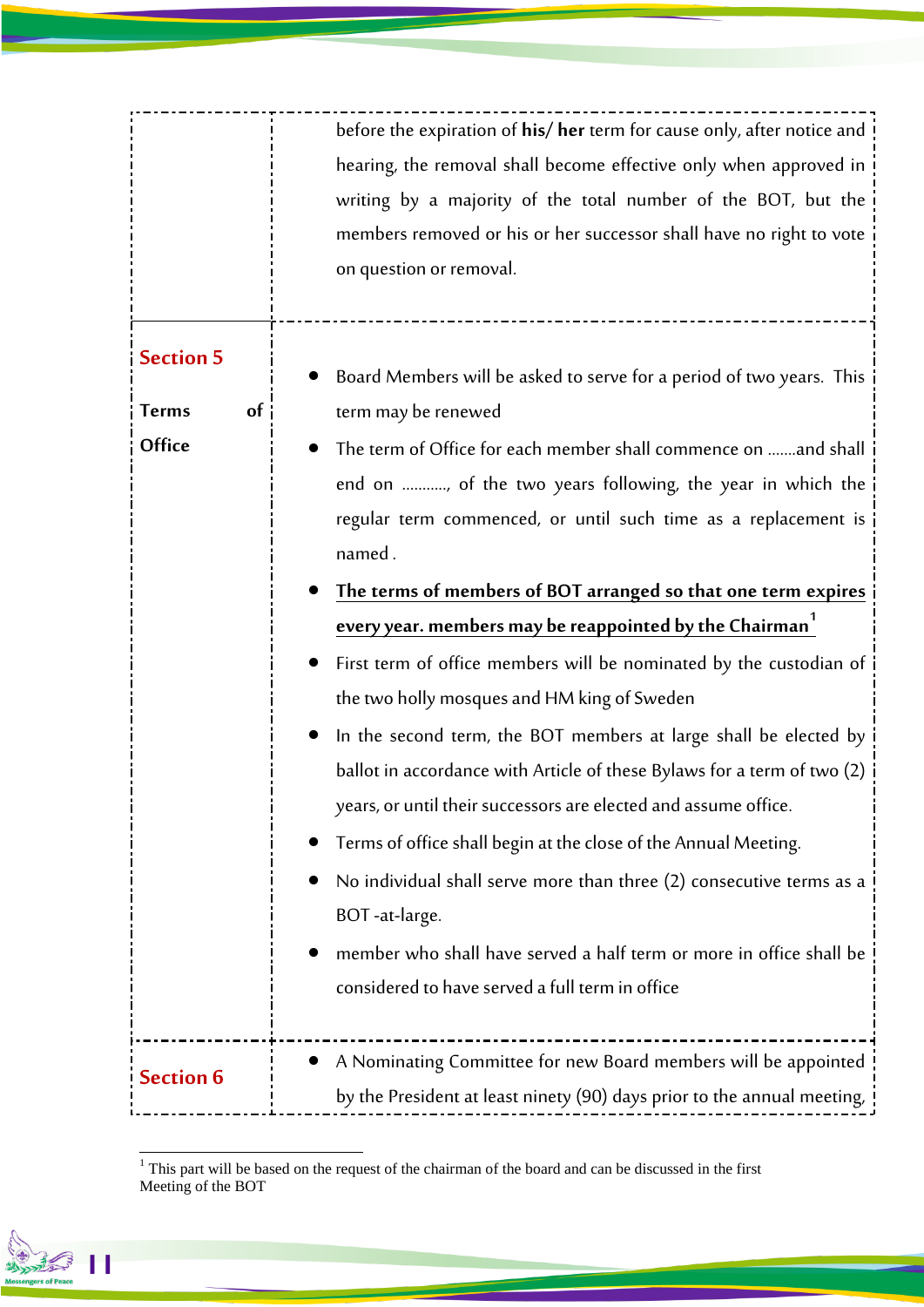|                  | consisting of no less than three or more than five past presidents, to   |
|------------------|--------------------------------------------------------------------------|
| Nomination       | prepare a list of nominees for election to the Board.                    |
|                  | • President and Executive Vice President shall serve as ex-officio       |
|                  | members of the committee without vote. The Committee shall               |
|                  | submit the names of its nominees to the Recording Secretary at least     |
|                  | sixty days prior to the date of the annual election and general          |
|                  | membership meeting in May. At least forty (40) days prior to the         |
|                  | annual election, the Recording Secretary shall solicit direct            |
|                  | nominations for new members of the Board from the membership,            |
|                  | and mail a report of the Nominating committee, by first class mail, to   |
|                  | the members of the association. Prior to closing the nominations, the    |
|                  | Committee shall consult each nominee personally and obtain his           |
|                  | agreement to serve as either or both an officer of the Association at    |
|                  | any time during his term as a Board member, if so elected; or as         |
|                  | chairman, or co-chairman of any standing committee or special            |
|                  | committee, if so appointed by the President.                             |
| <b>Section 7</b> | The Chairman shall exercise the usual functions of a presiding officer   |
|                  | and shall have such other powers and duties as may be conferred by       |
|                  | the BOT. The Chairman shall be ex officio a member of all standing       |
| Chairman and     | and special committees of the Board. In the absence or disability of the |
| Vice Chairman    | Chairman, the Vice Chairman shall                                        |
|                  | Perform the duties and exercise the powers of the Chairman<br>$\bullet$  |
|                  | Chairman and Vice Chairman. The Chairman shall exercise the usual        |
|                  | functions of a presiding officer and shall have such other powers and    |
|                  | duties as may be conferred by the Board. The Chairman shall be ex        |
|                  | officio a member of all standing and special committees of the Board.    |
|                  | In the absence or disability of the Chairman, the Vice Chairman shall    |
|                  | perform the duties and exercise the powers of the Chairman.              |
|                  | Vacancies. The Board shall consist of twenty members, fifteen of         |
| <b>Section 8</b> | whom shall be appointed by the king of Saudi Arabia, and one of          |

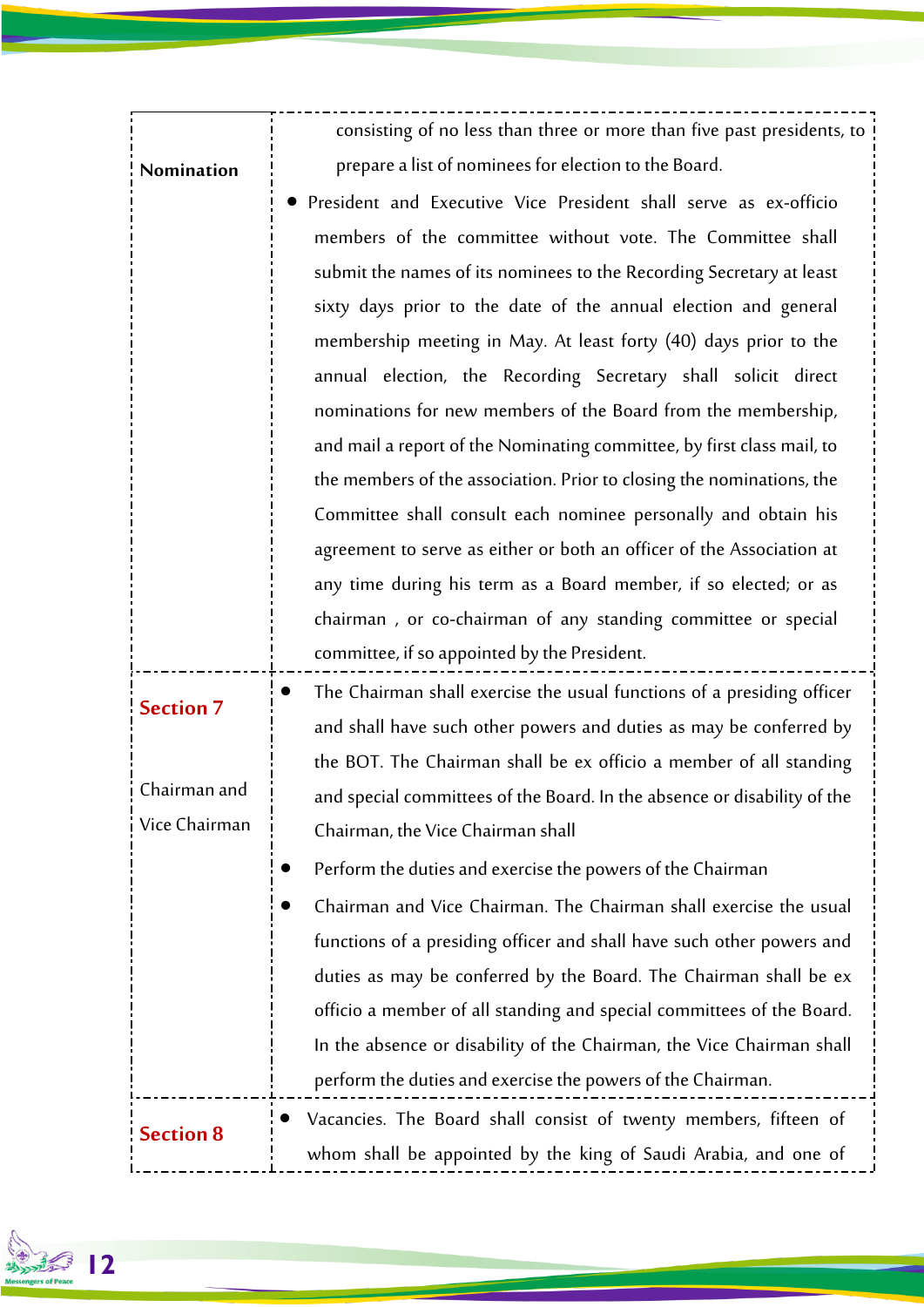|                   | whom shall be the president of the Board of the State University, ex-                       |
|-------------------|---------------------------------------------------------------------------------------------|
| Composition       | officio. One member of the Board shall be designated by n. Vacancies                        |
| And               | in the membership of the Board shall be filled for the unexpired term                       |
| appointment of    | in the same manner as original appointments and based on the criteria                       |
| the board         | designed by the nominating committee <sup>2</sup>                                           |
|                   | • At all meetings of the Board members shall be necessary and sufficient to                 |
| <b>Section 9</b>  | constitute a quorum, and the act of a majority of the members present at                    |
|                   | any meeting at which a quorum is present shall be the act of the BOT,                       |
| Quorum            | except as otherwise specifically required by law or by these By-Laws;                       |
|                   | provided, that a majority of the members present at any meeting,                            |
|                   | although less than a quorum, may adjourn the meeting from time to time                      |
|                   | without notice other than announcement at the meeting.                                      |
|                   | • A quorum of the Board of Directors shall be ten10 members                                 |
|                   | Notice, Agenda. Regular meetings of the BOT shall be held at such time                      |
| <b>Section 10</b> | And place as shall be determined by the BOT <sup>3</sup> .                                  |
|                   | Special meetings may be called at any time by the Chairman, the Vice                        |
| Meetings          | Chairman or by any eight members by petition, and shall be held at such                     |
|                   | time and place as may be fixed in the call of such meetings.                                |
|                   | At least 30 days' notice of every meeting shall be mailed by the Secretary                  |
|                   | of the Board to the usual address of each Trustee, unless such notice is i                  |
|                   | waived by a majority of the BOT.                                                            |
|                   | . Resolutions for the consideration of the Board of Trustees must be mailed                 |
|                   | to the usual address of each Trustee no less than 30 days prior to a meeting,               |
|                   | unless the chair shall make available in writing on the day of the meeting                  |
|                   | the facts which necessitate an immediate vote.                                              |
|                   | $\blacktriangleright$ The agendas for such meetings shall be available 15 days prior to the |
|                   | meetings and shall be considered public records.                                            |
|                   |                                                                                             |

<sup>&</sup>lt;sup>2</sup> Sub committees by laws

<sup>&</sup>lt;sup>3</sup> Unless the chairman of the BOT deicide otherwise

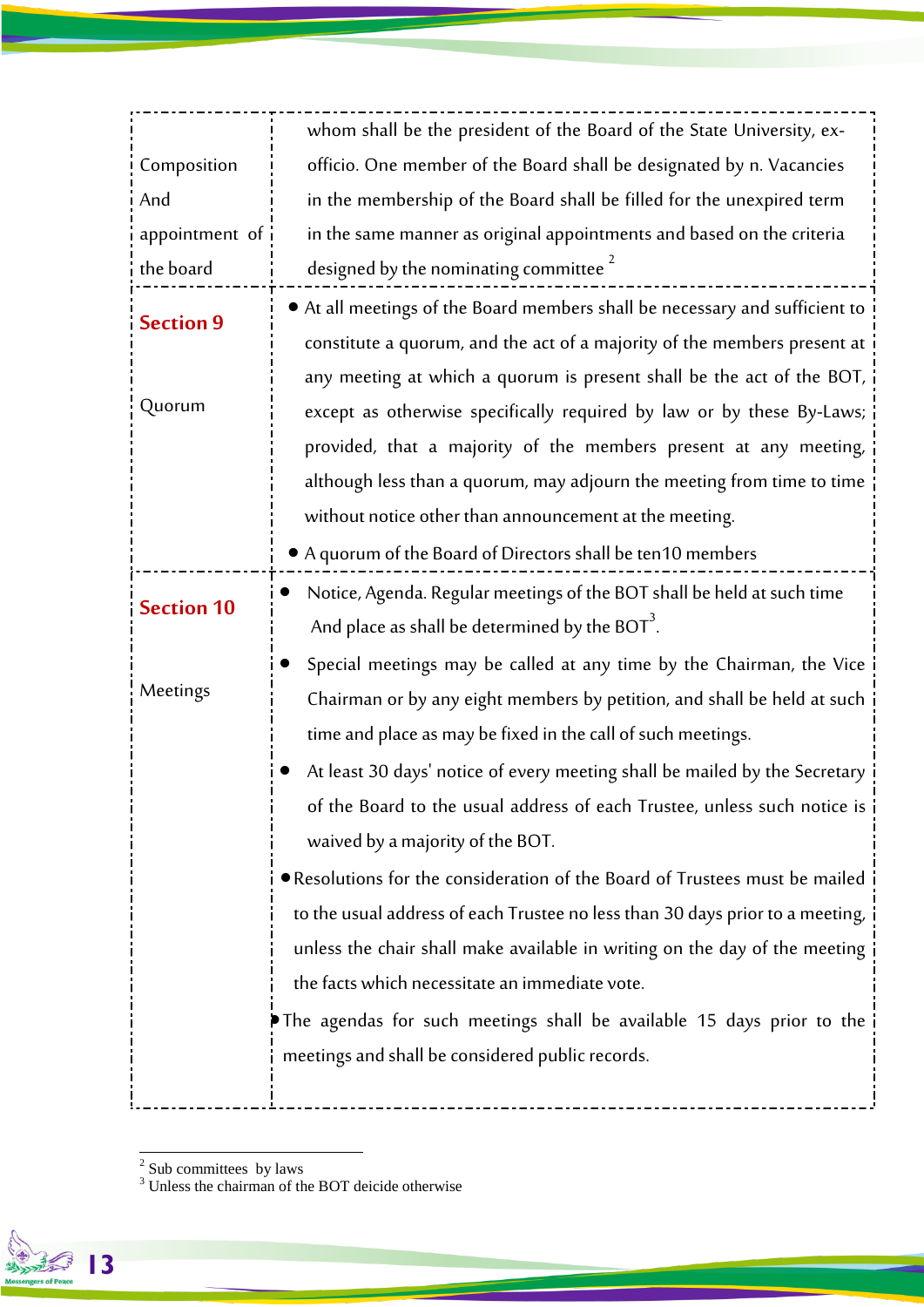#### **Section 11**

**Chairman and**

**Vice Chairman**

**Section 12**

**Section**

**Interest**

 The Chairman shall exercise the usual functions of a presiding officer and shall have such other powers and duties as may be conferred by the Board. The Chairman shall be ex officio a member of board and special committees of the Board. In the absence or disability of the Chairman, the Vice Chairman shall

perform the duties and exercise the powers of the Chairman

 The Chairman shall exercise the usual functions of a presiding officer and shall have such other powers and duties as may be conferred by the Board. The Chairman shall be ex officio a member of all standing and special committees of the Board. In the absence or disability of the Chairman, the Vice Chairman shall perform the duties and exercise the powers of the Chairman.

## BOT members may not in their private capacity negotiate, bid for, or enter into a contract with the MOP Mangement in which they have a direct or indirect financial interest.

**Conflict of**  BOT members shall withdraw from BOT discussion, deliberation, and vote on any matter in which the BOT member, an immediate family member, or an organization with which the BOT is associated has a substantial financial interest

> A BOT may not receive anything of value that could reasonably be expected to influence his or her vote or other official action

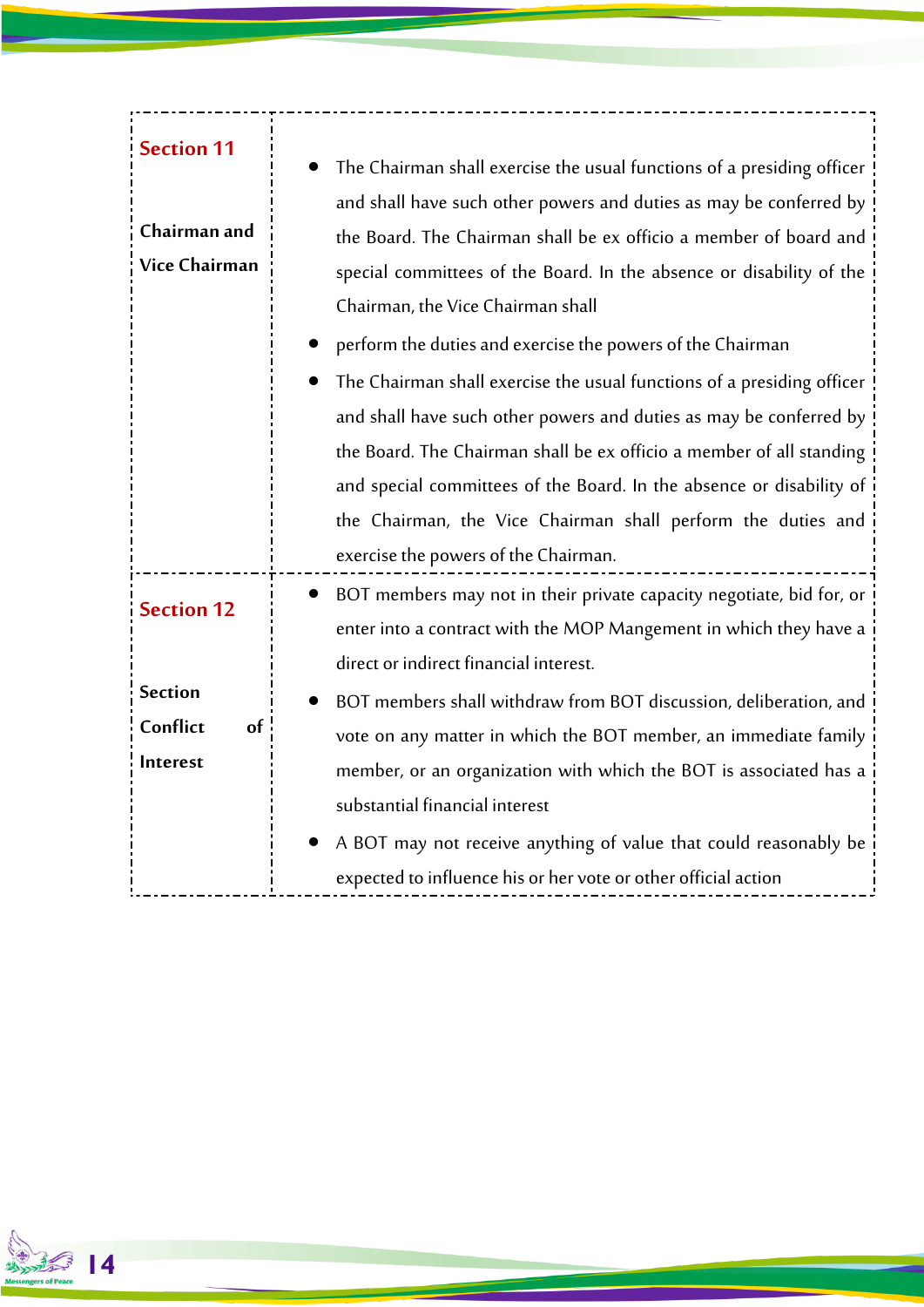**Article 2 Functions of the Board of Trustees**

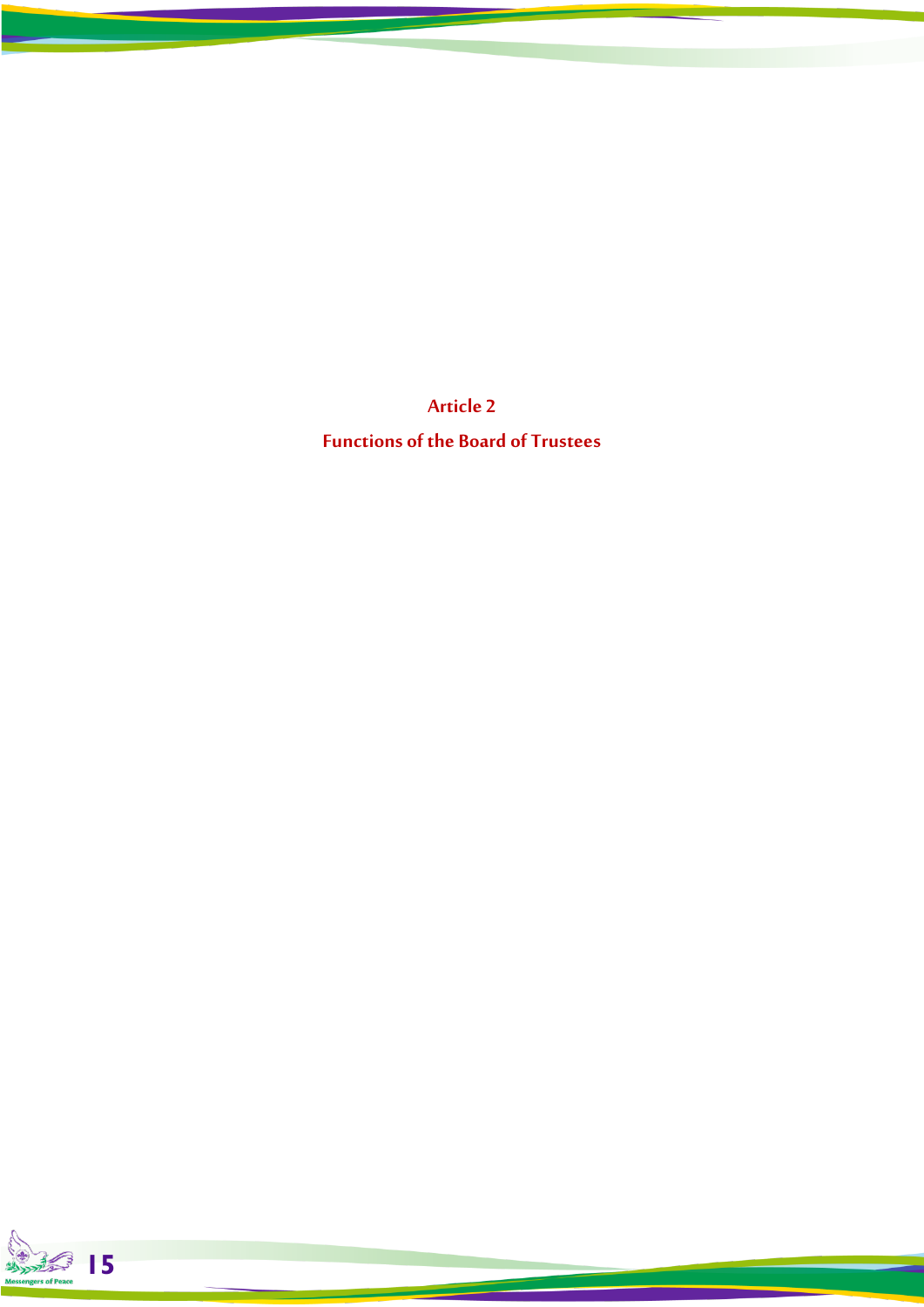| Primary        | The BOT is responsible for the oversight of the Messengers of Peace                                                                                                          |
|----------------|------------------------------------------------------------------------------------------------------------------------------------------------------------------------------|
| Function<br>of | initiative.                                                                                                                                                                  |
| the board      | The BOT will assure that the high moral aims of the Initiative are<br>consistently upheld and that the strategic direction and momentum of<br>the initiative are maintained. |
|                | As such, it will receive reports from the World Scout Foundation<br>detailing with the direction and performance of MOP activities<br>throughout the world                   |
|                | The BOT will work to assure a strong financial strategy for the long term<br>sustainability of the initiative.                                                               |
|                | The BOT will also work to enhance the public image of the initiative and<br>work to support the World Scout Movement in its strategic outreach for                           |
|                | this initiative in the coming years                                                                                                                                          |
|                | The BOT acts as a public body, and no individual member of the BOT in                                                                                                        |
|                | their capacity as an individual BOT member has the authority to act for                                                                                                      |
|                | the BOT expert the chairperson <sup>4</sup> . As such, no individual BOT in their                                                                                            |
|                | capacity as an individual BOT may issue any directive to any employee                                                                                                        |
|                | of the MOP or get any approval of the MOP grants.                                                                                                                            |
|                | The Board of Trustees has exclusive jurisdiction, power and                                                                                                                  |
|                | authority with regard to the supervision, management and                                                                                                                     |
|                | control of Executive committee which includes all 8                                                                                                                          |
|                | power, authority and duties heretofore conferred on, vested in                                                                                                               |
|                | or required of approval of BOT                                                                                                                                               |
|                | The primary responsibility of the Board of Trustees is to set                                                                                                                |
|                | policy for the MOP and prescribe MOP strategy and frame work                                                                                                                 |
|                | and core values.                                                                                                                                                             |
|                | Essential functions, including, but not limited to, the following:                                                                                                           |

<sup>&</sup>lt;sup>4</sup> Subject to this matter shall be discussed and get the consent of the rest of the BOT members in the first meeting , approval should be signified as a separate write material attached the to the first Meeting's minutes

i

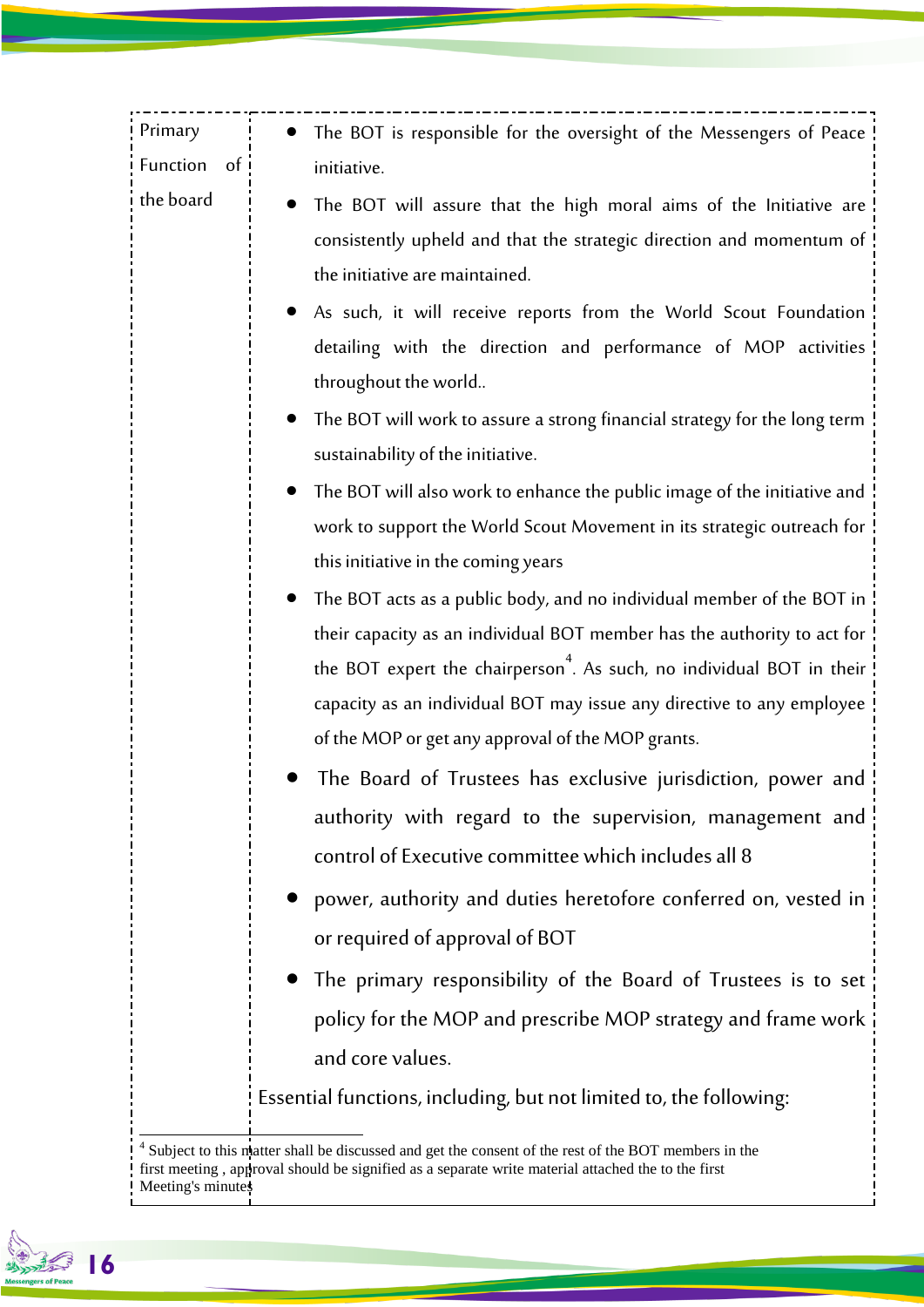| <b>Duties</b>   | $\checkmark$ Review and approve the mission statement MOP.                          |
|-----------------|-------------------------------------------------------------------------------------|
| Of the          |                                                                                     |
| <b>Board of</b> | $\checkmark$ Approve and oversee the MOP's strategic plan and maintain strategic    |
| <b>Trustees</b> | oversight of strategic.                                                             |
|                 | ◆ Oversight of operational matters                                                  |
|                 | $\checkmark$ Select, evaluate the performance of, and determine the level of        |
|                 | compensation of the chief executive officer and other officers of the               |
|                 | MOP, as well as other employees of the MOP.                                         |
|                 | $\checkmark$ Oversee succession planning for management.                            |
|                 | $\checkmark$ Hold management accountable for performance.                           |
|                 | $\checkmark$ Oversee the integrity of the financial statements of the MOP (the      |
|                 | qualifications and independence of the MOPs independent auditors,                   |
|                 | auditors and internal audit function) the processes by which the MOP's              |
|                 | management assesses and manages risk, and the MOP's compliance                      |
|                 | with legal and regulatory requirements.                                             |
|                 | √ Review and approve the annual budget of MOP and provide oversight of              |
|                 | the financial stability of the Corporation after the approval of the finical        |
|                 | committee.                                                                          |
|                 | $\checkmark$ Review and approve capital expenditures, acquisitions and divestitures |
|                 | and other transactions that, as determined by the Board in its sole                 |
|                 | discretion, are significant to the MOP, in each case in accordance with             |
|                 | policies that may be established by the Board from time to time                     |
|                 | $\checkmark$ Assist in ensuring the inclusiveness and diversity of the Corporation. |
|                 | $\checkmark$ Provide oversight of the protection of the brand of the Corporation.   |
|                 | V Oversee fundraising on behalf of the MOP.                                         |
|                 | √ Adopt standards applicable to members of the Board, in addition to                |
|                 | specific standards of independence.                                                 |
|                 | √ Determine the duties and responsibilities to be performed by the Chief            |
|                 | Executive Officer.                                                                  |
|                 | Design a formal and transparent process for nominating members of the               |
|                 |                                                                                     |

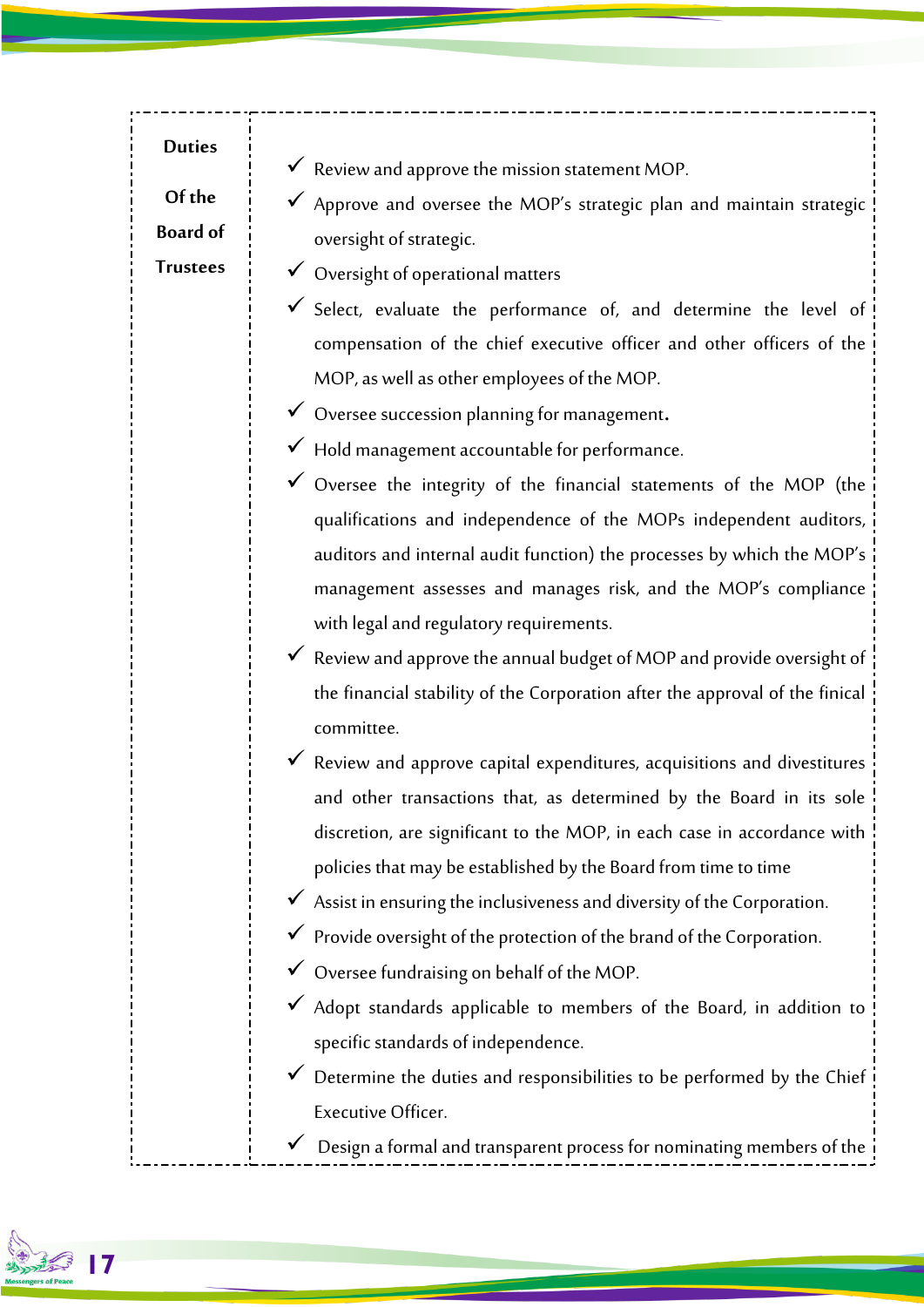Board.

- $\checkmark$  Monitor potential conflicts of interest of management and members of the Board.
- Monitor through evaluations the effectiveness of the governance practices under which the Board operates and make changes as needed
- Legal responsibility for the operation of the messengers is vested in the Board of Trustees., The BOT has the power and duty to determine rules and regulations governing Mop
- Supervise the executive committee in Conducing t evaluations of operations based on the Criteria adopted by the BOT
- Approve policies and goals of the MOP and direct the President to implement and achieve those policies and goals.
- Approve s Master Plans, and Capital Development Programs;
- Approve or designate who shall approve all contractual relationships and other major legal obligations executed with related entities that bear the MOP name.
- $\bullet$  Delegate the secretly genera<sup>5</sup> as the approval authority for the employment of officers and as secretary only for the purpose of counter signing the certificate of payment for reimbursement of expenses of trustees.
- Validate objectives, policies, and practices which provide for effective and prudent management, control, and preservation of the investment assets of the MOP.
- Validate auditing policies and standards and appoint independent auditors to conduct the annual audits.

Approve the construction of new facilities and major renovation of existing facilities

 Ensure that the Chairperson, Vice Chairperson and other designated financial committee members of MOP are bonded.

 $5$  Or any Other personal that the BOT decide (this matter should be determined the First BOT meeting)



-